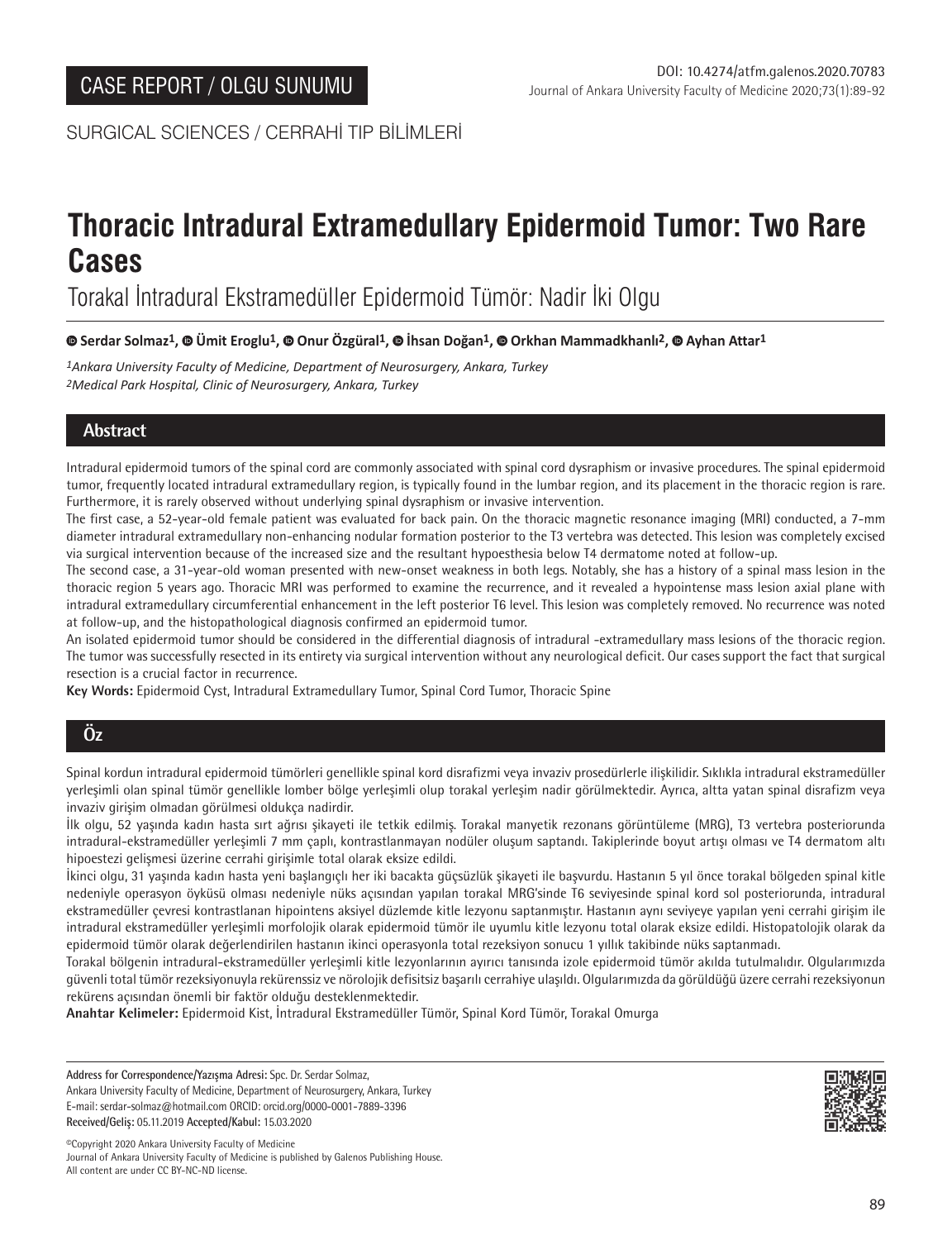# **Introduction**

Epidermoid tumors are rare benign tumors commonly located in the intracranial region. Spinal epidermoid tumors are sporadic and constitute <1% of the intraspinal tumors (1). Epidermoid tumors may be congenital or acquired (2,3). Notably, epidermoid tumors are associated with spinal dysraphism, such as syringomyelia, dermal sinuses, or spina bifida. However, the most common etiology for acquired epidermoid tumor is recurrent lumbar puncture (3,4).

Epidermoid tumors can be extradural, intradural extramedullary or intramedullary, with intradural extramedullary being the type that is frequently observed (5). Epidermoid tumors are typically located in the lumbosacral spinal region and are rarely noted in the thoracic region (6); these tumors typically exhibit nonspecific symptoms that can vary depending on the location. Notably, symptoms such as paresthesia, paraparesis, motor-sensory complaints, and sphincter issues can cause grave difficulties. Epidermoid tumors become symptomatic over a long period owing to their slow-growing nature (3).

## **Case Report**

#### **Case 1**

A 52-year-old female patient was admitted with a complaint of recurrent back pain, since 5 years. The patient did not have any history of penetrating trauma, puncture, or surgery in the thoracic region. Physical examination revealed no spinal dysraphism or skin abnormalities in the lumbar/sacral region. The patient had hypoesthesia below T4 dermatome on neurological examination.

However, the T1 and T2 sequences of contrast-enhanced thoracic magnetic resonance imaging (MRI) revealed a non-enhancing lesion with an increased nodular intradural extramedullary size of 7 mm (Figure 1). Finding of hypoesthesia below T4 dermatome on neurological examination prompted surgery.

The intradural mass was completely excised via T2 and T3 midline laminectomy and durotomy accompanied by intraoperative neurophysiological monitoring. Morphologically, the lesion was pearly white and lobulated. The spinal cord membranes and tumor periphery were well demarcated.

The patient's hypoesthesia improved during the postoperative period, and she was discharged 2 days after surgery. Histopathological evaluation was interpreted as epidermoid tumor. No residual tumor tissue or recurrence was observed on the control MRI performed at the 2-year follow-up (Figure 2).

#### **Case 2**

A 31-year-old female presented with new-onset weakness in both legs. Notably, she has a history of a spinal mass lesion in the thoracic region 5 years ago. On the examination, it was determined paraparesis, more prominent on the left. Therefore, a thoracal MRI was performed to examine the recurrence, and it revealed a 10×8 mm mass lesion at the widest part of the hypodense axial plane with intradural extramedullary circumferential enhancement in the left posterior T6 level (Figure 3).

The intradural extramedullary mass lesions were compatible with epidermoid tumor and were completely excised. The



**Figure 1:** Preoperative T1 and T2- weighted MRI and intraoperative images of the first case MRI: Magnetic resonance imaging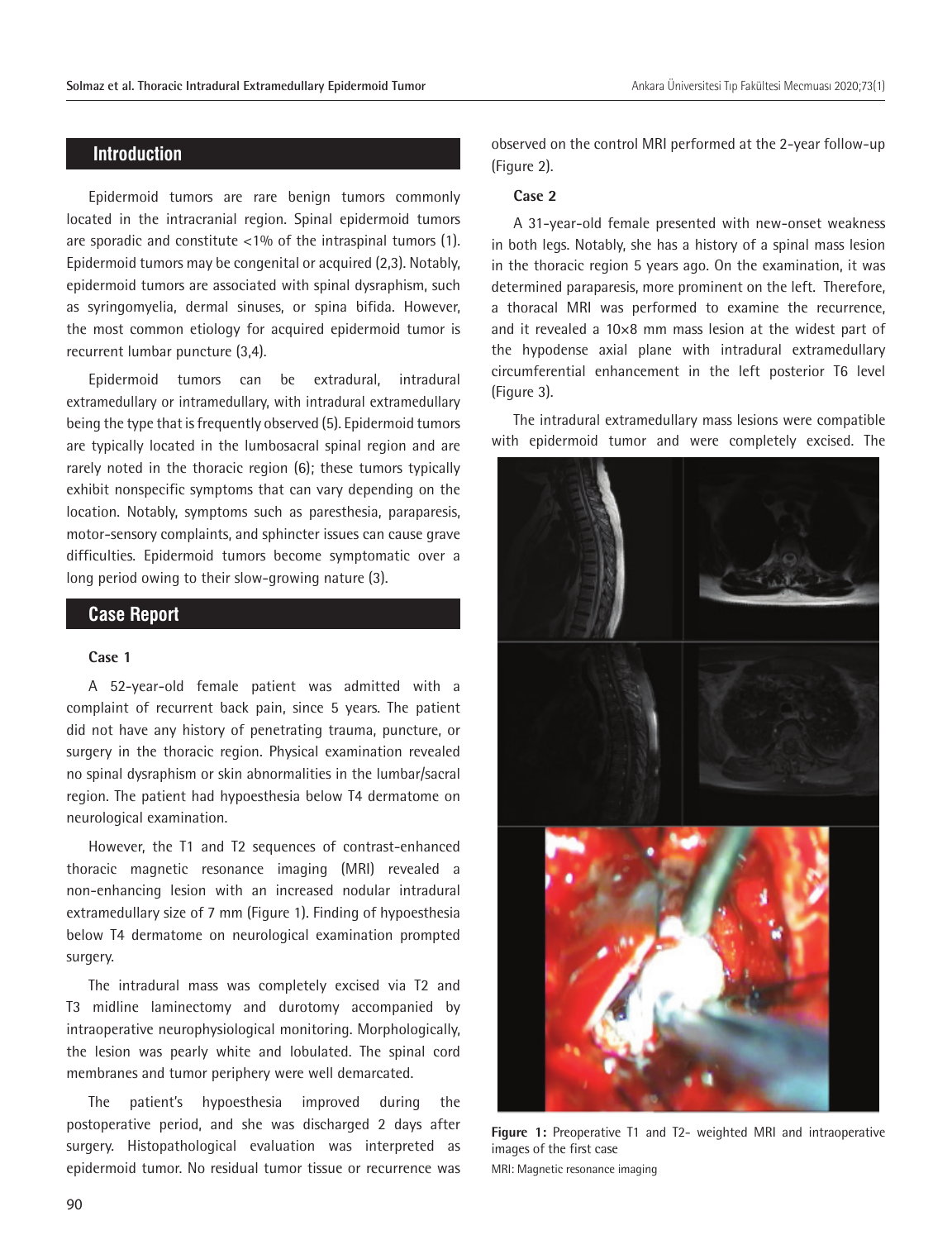patient's preoperative paraparesis improved postoperatively. The histopathological diagnosis confirmed an epidermoid tumor, and no recurrence was observed at the 1-year follow-up (Figure 4).

## **Discussion**

Thoracic epidermoid cysts constitute approximately 0.8% of all spinal epidermoid tumors (4). The tumor tissue is typically located in the intradural extramedullary region, and microscopic



**Figure 2:** Follow-up T1 and T2- weighted MRI images of first case MRI: Magnetic resonance imaging



**Figure 3:** Preoperative T1 and T2- weighted MRI and intraoperative images of the second case MRI: Magnetic resonance imaging

examination shows stratified squamous epithelium and keratin strands (7).

Spinal epidermoid cysts are classified into two types based on the etiology. The first type—congenital and acquired presumably occurs congenitally as a result of the abnormal implantation of ectodermal cells during the closure of the neural tube between the third and fifth week of embryonic life (3,8), and in approximately 40% of spinal epidermoid cysts, these cysts are reportedly acquired with the replacement of epithelial tissue secondary to a previous lumbar puncture (5,9). The second type is isolated spinal epidermoid tumors that occur without congenital anomaly (dysraphisms), invasive procedures (i.e., lumbar punctures), or trauma. Although the occurrence of most of the epidermoid cysts in the lumbar region is not associated with congenital anomalies, this is not true regarding the cysts of cervical or thoracic regions (10).

A literature review has revealed that only eight cases of isolated spinal intradural extramedullary epidermoid cysts had been reported, six cases of those in thoracic region (1).

Radiologically, MRI is an effective imaging modality for the diagnosis of epidermoid tumors. MRI typically shows epidermoid tumors as isointense or hypointense on T1-weighted images and hyperintense on T2-weighted images (5). Although MRI signal variations can cause diagnostic difficulties in epidermoid tumors, physical examination and anamnesis may provide supportive data for diagnosis. Symptoms and clinical findings are attributable to the spinal cord or nerve root compression.

Moreover, avoidance of cyst content spillage into subarachnoid space is critical to prevent the development of chemical meningitis and arachnoidal adhesions that may develop postoperatively (3).

Although the thoracic or cervical region is an atypical site for epidermoid tumor, it should be considered in the differential diagnosis of MRI for the tumors in this region. However, the possibility of the occurrence of sporadic cases despite the absence of a history of spinal dysraphism and puncture, such as in our case, should be considered. A safe maximum resection should be performed to prevent recurrence. Nonetheless, long-



**Figure 4:** Follow-up T1 and T2-weighted MRI images of second case MRI: Magnetic resonance imaging